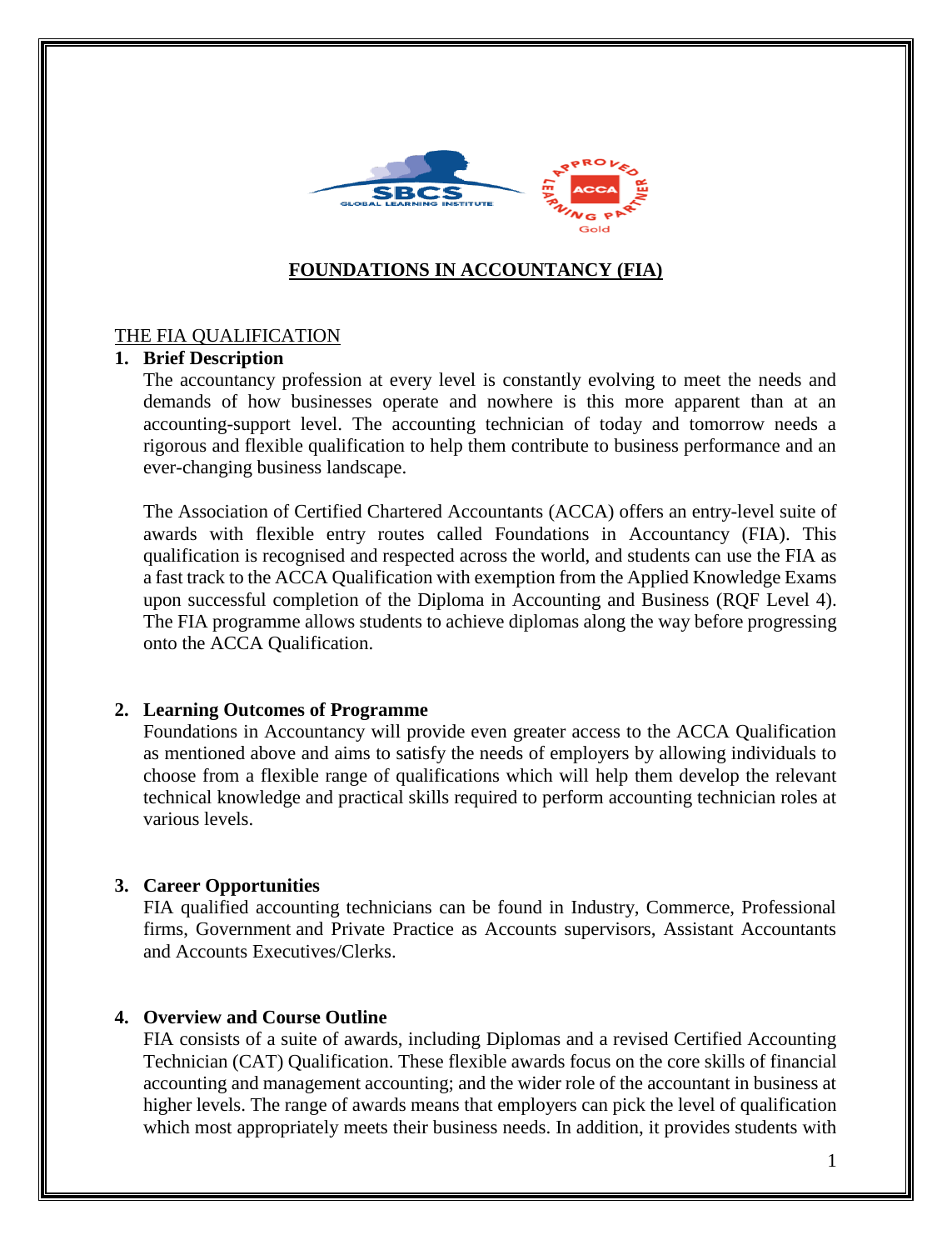flexible entry points with certification awarded at each level. This allows students to tailor the awards, making them an attractive and relevant choice for employers.

#### **Course Outline**

o ACCA Diploma in Financial and Management Accounting (RQF Level 2) (equivalent to GCSE/ 'O' Level)

 Paper FA1 - Recording Financial Transactions Paper MA1 - Management Information

o ACCA Diploma in Financial and Management Accounting (RQF Level 3) (equivalent to 'A' Level)

Paper FA2 - Maintaining Financial Records Paper MA2 – Managing Costs and Finance

o ACCA Diploma in Accounting and Business (RQF Level 4) (equivalent to HND or the first year of a degree)

Paper FBT – Business and Technology Paper FMA- Management Accounting Paper FFA – Financial Accounting

- **N.B.** Compulsory Module: **Foundations in Professionalism** This module is a non-examinable module which must be completed only once and before any of the above awards can be achieved.
- N**.B.** Upon successful completion of the Diploma papers, the FIA student will automatically be transferred to the Applied Skills level of the ACCA Professional Qualification with exemption from the Applied Knowledge exams unless ACCA is informed otherwise in advance.

#### **5. Entry Requirements**

The ACCA continues to retain its open entry policy to the FIA as was the case under the old CAT programme. The FIA allows prospective students to select the most appropriate entry route and progress to additional qualifications, based on their previous qualifications, experience and future aspirations. With this in mind, ACCA has set two entry routes to the FIA as follows:

Students with no formal academic education can register to take exams at any level within the FIA There is no requirement to complete the ACCA Diploma in Financial and Management Accounting (RQF Levels 2 & 3) prior to completing ACCA Diploma in Accounting and Business (RQF Level 4), although **students are strongly recommended to do so by the ACCA.** 

 **SBCS GLI also strongly recommends** that FIA students start from the ACCA Diploma in Financial and Management Accounting (RQF Levels 2 & 3) in order to obtain a solid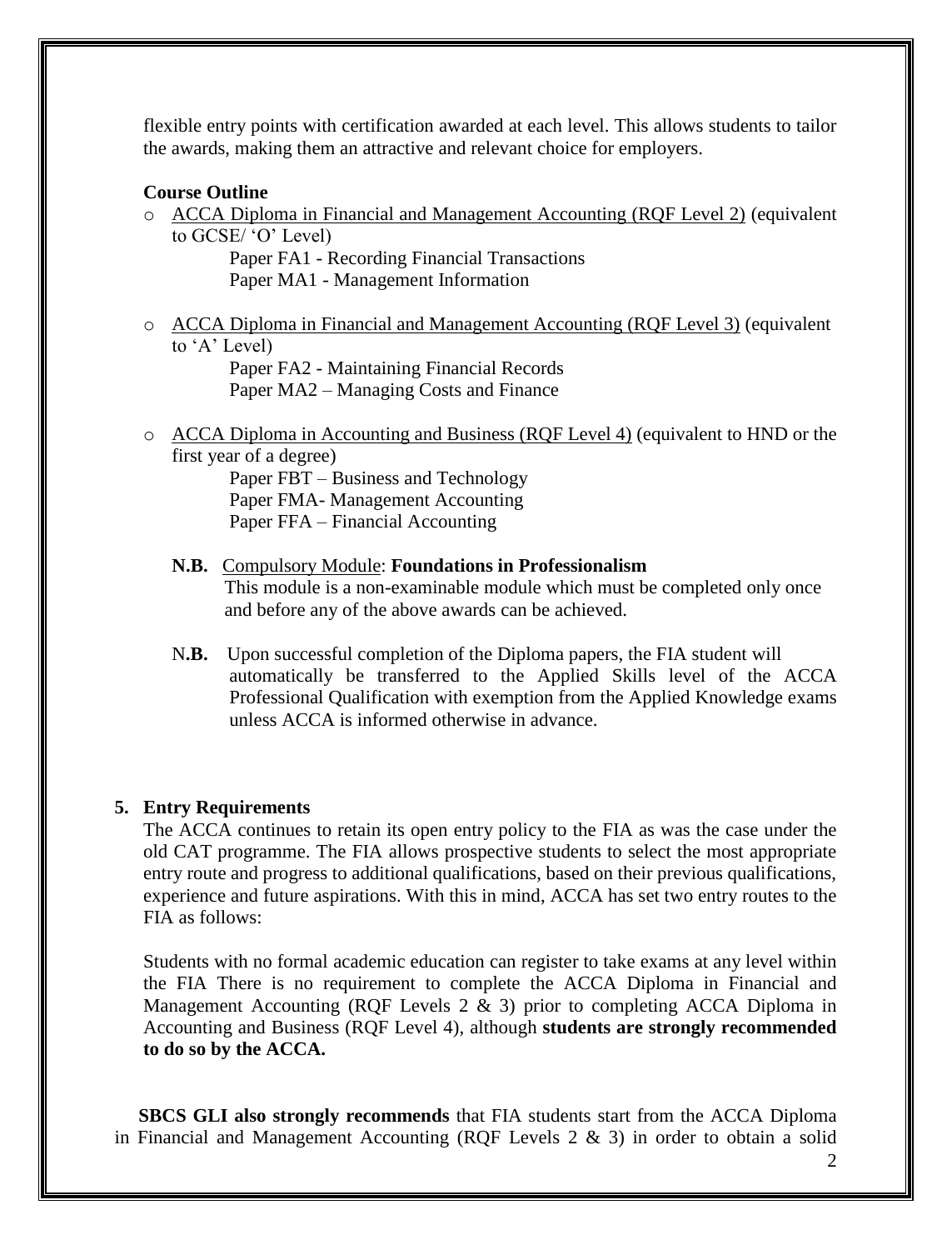foundation for the ACCA Diploma in Accounting and Business (RQF Level 4) papers which are now the same papers as the ACCA Applied Knowledge papers of the ACCA Professional Qualification. The ACCA Diploma in Financial and Management Accounting (RQF Level 2) makes up for GCSE's or O' levels while the ACCA Diploma in Financial and Management Accounting (RQF Level 3) makes up for deficiency in 'A' levels. Additionally, a student who has met ACCA's minimum academic entry requirements should not start on the FIA programme unless such a student has not done Accounting at O or A Levels.

#### **English and Maths Self-check modules**

In order to assist prospective students in gauging their general level of ability in English and Maths, ACCA has developed **optional** self-check modules in both English and Maths. Needless to say if, performances in these modules are weak, a prospective student should take heed and start from the ACCA Diploma in Financial and Management Accounting (RQF Level 2) to ensure smooth progress through the FIA programme. These two Modules are free of charge, optional and easily accessible from the ACCA website at [www.accaglobal.com](http://www.accaglobal.com/) using the following link [ACCA's Virtual](http://studentvirtuallearn.accaglobal.com/)  [Learning Centre](http://studentvirtuallearn.accaglobal.com/) .

#### **6. Rules of Progression**

A student can attempt any number of papers at any one exam sitting in any order. However the student is strongly recommended to attempt the papers in the specific order set by ACCA so that the awards can be achieved in the graded sequential order devised by ACCA, bearing in mind the skills level required to be achieved at each level.

Under the FIA programme, the student now has the ability to fast track to the ACCA Qualification Applied Skills exams of the Fundamental level with exemption from the Applied Knowledge Exams after completion of the ACCA Diploma in Accounting and Business (RQF Level 4).

#### **8. Duration of Programme/Semesters**

The entire programme can be completed in as short a time as one year and three months.

SBCS semesters are as follows:

# ACCA Diploma in Financial and Management Accounting (RQF Level 2)

There are three (3) start dates in any one calendar year:

- a. January for June examinations in the same year (6 month semester). This is offered full time, part time, and Saturdays.
- b. July for December examinations in the same year (6 month semester). This is offered full time, part time and Saturdays.
- c. September/October for January examinations (accelerated 3 month semester). This is offered full time only. This semester is specifically designed for students with a distinction or a Grade 1 or 2 in CXC O' Level Accounts.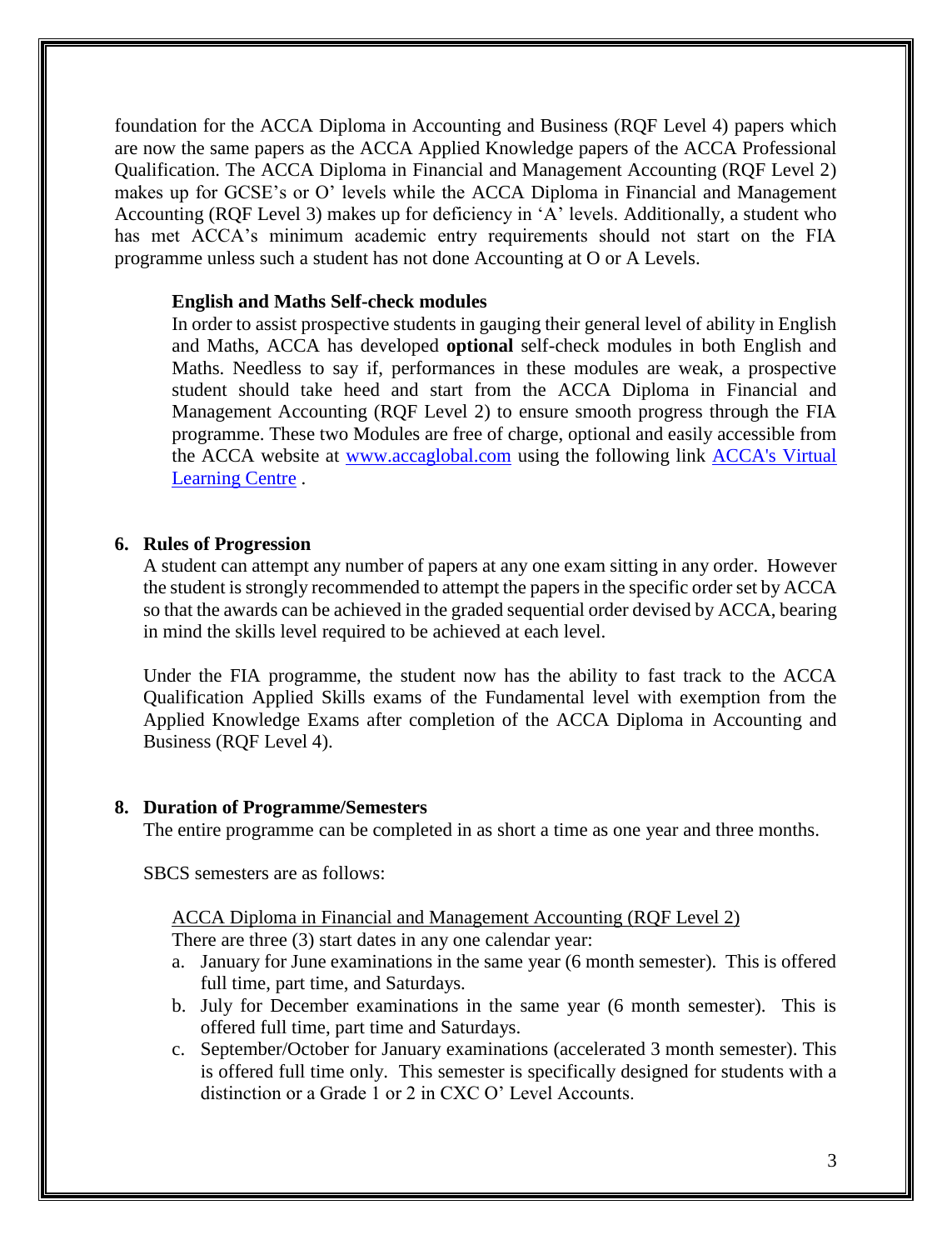- ACCA Diploma in Financial and Management Accounting (ROF Level 3) There are three (3) start dates in any one calendar year:
	- a. January for June examinations in the same year (6 month semester). This is offered full time, part time, and Saturdays.
	- b. July for December examinations in the same year (6 month semester). This is offered full time, part time and Saturdays.
	- c. September/October for January examinations (accelerated 3 month semester). This is offered full time only. This semester is specifically designed for students with a distinction or a Grade 1 or 2 in CXC O' Level Accounts.
- ACCA Diploma in Accounting and Business (RQF Level 4) There are three (3) start dates in any one calendar year:
	- a. January for June examinations in the same year (6 month semester). This is offered full time, part time and Saturday.
	- b. July for December examinations in the same year (6 month semester). This is offered full time, part time and Saturday.
	- c. September/October to January (3 month semester). This is designed for students with a Grade  $1 - 4$  in Accounting at the CAPE level. Classes will be offered full time only.

## **9. Registration with ACCA**

To attempt any examination on the FIA programme students must be registered with ACCA and should be issued with an ACCA Registration Number. Students are also required to register with the local accountancy body called the Institute of Chartered Accountants of Trinidad and Tobago (ICATT) as a result of a joint scheme relationship between ACCA and ICATT.

Initial Registration Fees are payable to ACCA and The Institute of Chartered Accountants of Trinidad and Tobago (ICATT) in the sum of **£45.00** and **TT\$185.63** respectively.

With respect to Subscription fees, ACCA has a two tier system as follows:

- If a student registers from November 08 to May 08 of the following year to do exams in June of the following year, then upon acceptance by the ACCA the student will be invoiced to pay his/her **first** subscription fee for the following year of **£58.00** to ACCA and **TT\$185.63** to ICATT in addition to the initial registration fees and annually thereafter by  $1<sup>st</sup>$  January.
- If a student registers from May 09 to November 07 of the current year to do exams in December of that year, then only the initial registration fee is paid in the current year. The **first** annual subscription fee becomes due 1st January following the year of initial registration and annually thereafter by that date